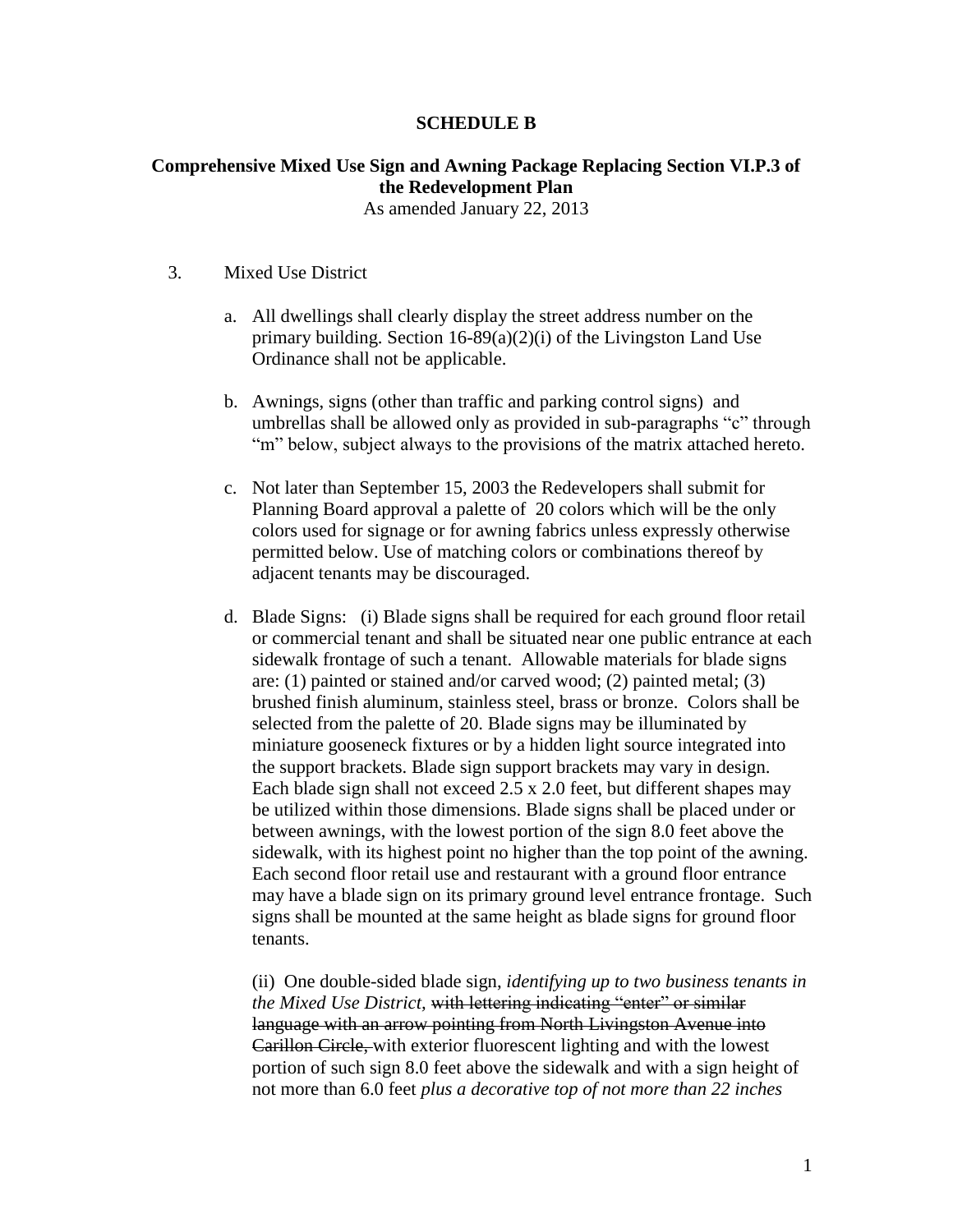*that identifies Livingston Town Center*, *and a* width of not more than 3.0 feet, and depth of not more than 1.0 foot (including fluorescent light fixtures), may be mounted on the North Livingston Avenue façade of Building D adjacent to the intersection with Carillon Circle provided that such sign does not extend more than 4.0 feet from the building façade.

(iii) One double-sided blade sign, with exterior fluorescent lighting and identifying up to two restaurants located in Building B, with a height of not more than 6.0 feet, width of not more than 3.0 feet and projecting not more than 4.0 feet from the building, may be mounted on the mosteasterly pilaster of the East Mt. Pleasant Avenue façade of Building B closest to the right-of-way line and at a height above the ground floor tenant wall signs.

(iv) One double-sided blade sign, with exterior fluorescent lighting and identifying up to two restaurants located in Building C, with a height of not more than 6.0 feet, width of not more than 3.0 feet and projecting not more than 4.0 feet from the building, may be mounted on the mostsoutherly pilaster of the North Livingston Avenue façade of Building C closest to the right-of way line and at a height above the ground floor tenant wall signs.

(v) One double-sided blade sign, with exterior fluorescent lighting and identifying up to two retail tenants of the Mixed Use District, with a height of not more than 6.0 feet, width of not more than 3.0 feet and projecting not more than 4.0 feet from the building, may be mounted on the mostsoutherly pilaster on the North Livingston Avenue façade of Building D closest to the right-of-way line. The lowest portion of such sign shall be not less than 8.0 feet above the sidewalk or pedestrian walkway.

(vi) No sign permitted under (iii),  $(iv)$  or  $(v)$  above shall be mounted so as to in any way obstruct the view of any tenant wall sign.

 e. Directory Signs: Three free standing directory signs showing the Livingston Town Center logo, listing tenants and including directional arrows and a graphic "key" map shall be provided. No advertising shall be permitted on such signs. The signs shall be at the locations shown on the approved Site Plan. The sign face and primary structure of each such sign shall not exceed 4.0 feet in width by 7.0 feet in height. Each may have a base not more than 18.0 inches in height with not to exceed 1.0 foot of horizontal projection in any direction. The signs shall be of a decorative style and materials that match the style and materials of the buildings and street furniture. One wall-mounted directory sign for second floor tenants shall be located on the ground floor near the elevator serving Buildings B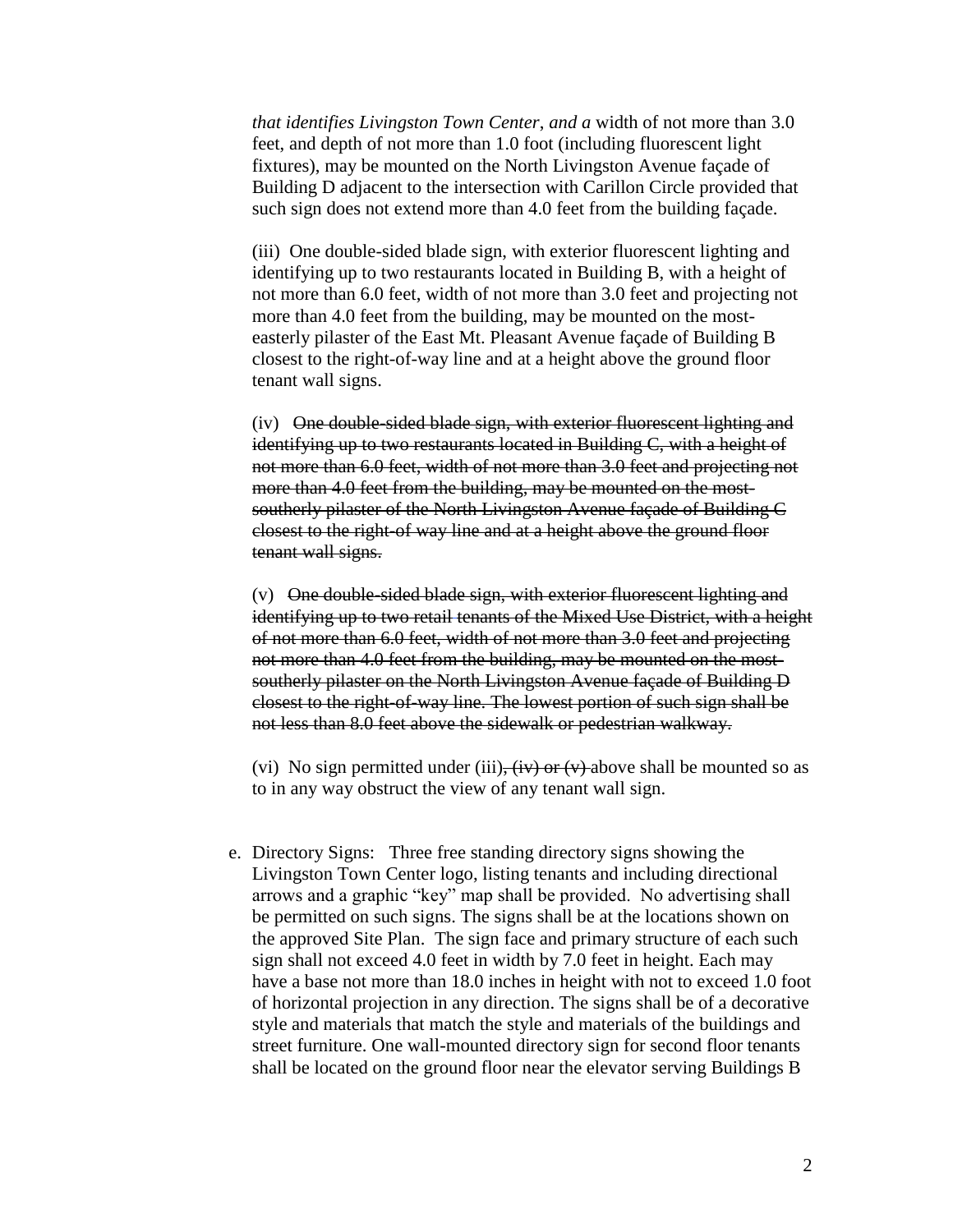$&$  C. It shall be of the same design but without the base. All directory signs may be internally or externally illuminated.

- f. Vehicular and Pedestrian Directory signage: Pole mounted, and wall or ceiling mounted directional signs shall be provided for pedestrian and vehicular traffic. Pole mounted signs shall project horizontally from their poles and have a height of 9.0 inches and a horizontal length of 2.0 feet 6.0 inches. Wall mounted blade directional signs shall have the same dimensions. Ceiling mounted directional signs shall be provided at the entry and exit portals of the parking structure and within the structure, shall have a height of 9.0 inches, a horizontal length of 3.0 feet, and shall be placed so that the lowest portion of the sign is no less than 8.0 feet 6.0 inches from the driveway surface. One wall sign, not to exceed 2.0 feet 6 inches in height and 14.0 feet in width, to identify the Pedestrian Way to the parking structure, shall be mounted on the exterior of Building E, directly above the entrance to that Pedestrian Way.
- g. Monument signs: (i) Two *One* small monument signs are permitted. One shall be located off East Mt. Pleasant Avenue in the center grassy area of the Esplanade, and the other near the intersection of Livingston Avenue and Mt. Pleasant Avenue in the center grassy area of the pedestrian way through Lions Park as shown on the Preliminary Subdivision Plat, Drawing No. 20.02 revised through 1-3-07. The second sign shall include an arrow indicating direction to the vehicle entrance at Carillon Circle. The sign face and primary structure of each such sign may be up to 4.0 feet in width. The height, including base, shall not exceed 3.0 feet. Decorative horizontal projections of the base may extend the width as much as 2.0 feet. The dominant materials shall be natural stone, or masonry, and the sign design shall be consistent with the architecture and street furniture. The signs shall be externally illuminated or by lighting behind non-illuminated lettering.

(ii) One double-sided monument sign, identifying retail tenants and restaurants, shall be permitted eastward of Building A. That sign shall be at a right-angle to East Mt. Pleasant Avenue, with its base 7.0 feet from the easterly façade of Building A and not less than 3 feet and 3 inches from the easterly boundary of the Redevelopment Area. The height, including base, shall not exceed 8.5 feet. The sign face and primary structure may be up to 4.0 feet in width. Decorative horizontal projections of the base may extend the width as much as 2.0 feet; however, the sign, including base, shall be no closer to the right-of-way line than 2.0 feet. The dominant materials shall be natural stone, or masonry, and the sign design shall be consistent with monument signs permitted under (i) above. The sign shall be externally illuminated or by lighting behind nonilluminated lettering. External lighting sources shall be completely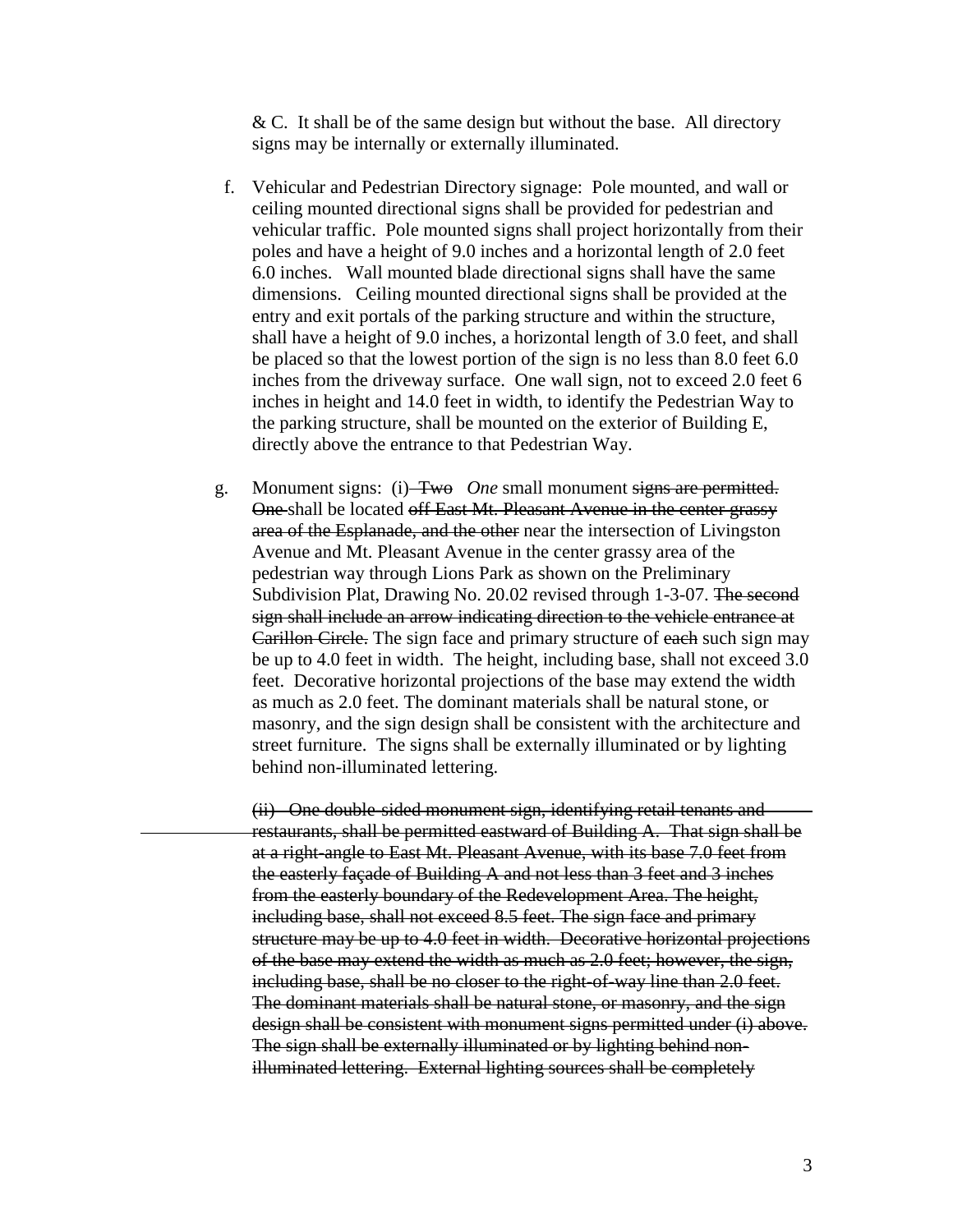shielded so as not to be visible from the street and so as to not spill light beyond the dimensions of the sign.

*(ii) One double-sided monument sign, identifying up to 6 retail tenants or restaurants, shall be permitted in the divider island of The Esplanade at a right angle to and distance of 14 feet from the East Mt. Pleasant Avenue curb. The height over-all, including a base of 2 feet, shall not exceed 6 fee and the length over-all shall not exceed 7 feet and 7 & 7/8 inches. The area of tenant text shall not be higher than 2 feet and 9 inches or longer than 5 feet and 5 inches. The dominant materials shall by synthetic brick and synthetic stucco that match the adjacent building façade. The sign shall be externally lighted by shielded ground lights.*

*(iii) Two double-sided monuments signs, each identifying up to 6 retail tenants or restaurants may be located in Lions Park. One shall be at a right angle to East Mt. Pleasant Avenue and the other at a right angle to North Livingston Avenue. Each shall be installed 5 feet from the ROW line. The one on the East Mt. Pleasant Avenue frontage shall be 4 feet from the retaining wall, approximately 39 feet from Building B and approximately 30 feet from the eastern tip of the landscaped area. The other shall be 5 feet from the North Livingston Avenue ROW line, approximately3 feet from the retaining wall, 46 feet from the facade of Building C and 32 feet from the northern tip of that landscaped area. For each sign, the height over-all shall not exceed 4 feet and 6 inches, the length over-all shall exceed 7 feet and 7 & 7/8 inches, and the area of text shall not be higher than 2 feet 9 inches or longer than 5 feet 5 inches. The dominant materials shall by synthetic brick and synthetic stucco that match the adjacent building façade. The sign shall be externally lighted by shielded ground lights.*

h. Wall signs: (i) Wall signs for ground floor tenants shall be permitted within a sign band located over required awnings. They shall be affixed to a sign rail (raceway) painted to match the façade. The sign rail shall be affixed to decorative wall brackets. The sign band shall not exceed 30.0 inches in height. Any sign or lettering within the sign band shall not exceed 24.0 inches in height. For a single bay tenant, the lettering or sign shall not exceed 90% of the width of the bay. For a multiple-bay tenant, the dominant lettering or sign shall not exceed 90% of the bay that it is within, while any additional wall sign or lettering for that tenant shall not exceed 60% of the width of the bay that it is within. In no case shall any wall sign or lettering exceed 27.0 feet in width. For purposes of this Section VI.P.3, a "bay" is the distance of void between any two of the following architectural features: pilaster, column or break. All wall signs shall be made of (1) painted, stained and/or carved wood; (2) painted metal; or (3) brushed finish aluminum, stainless steel, brass or bronze.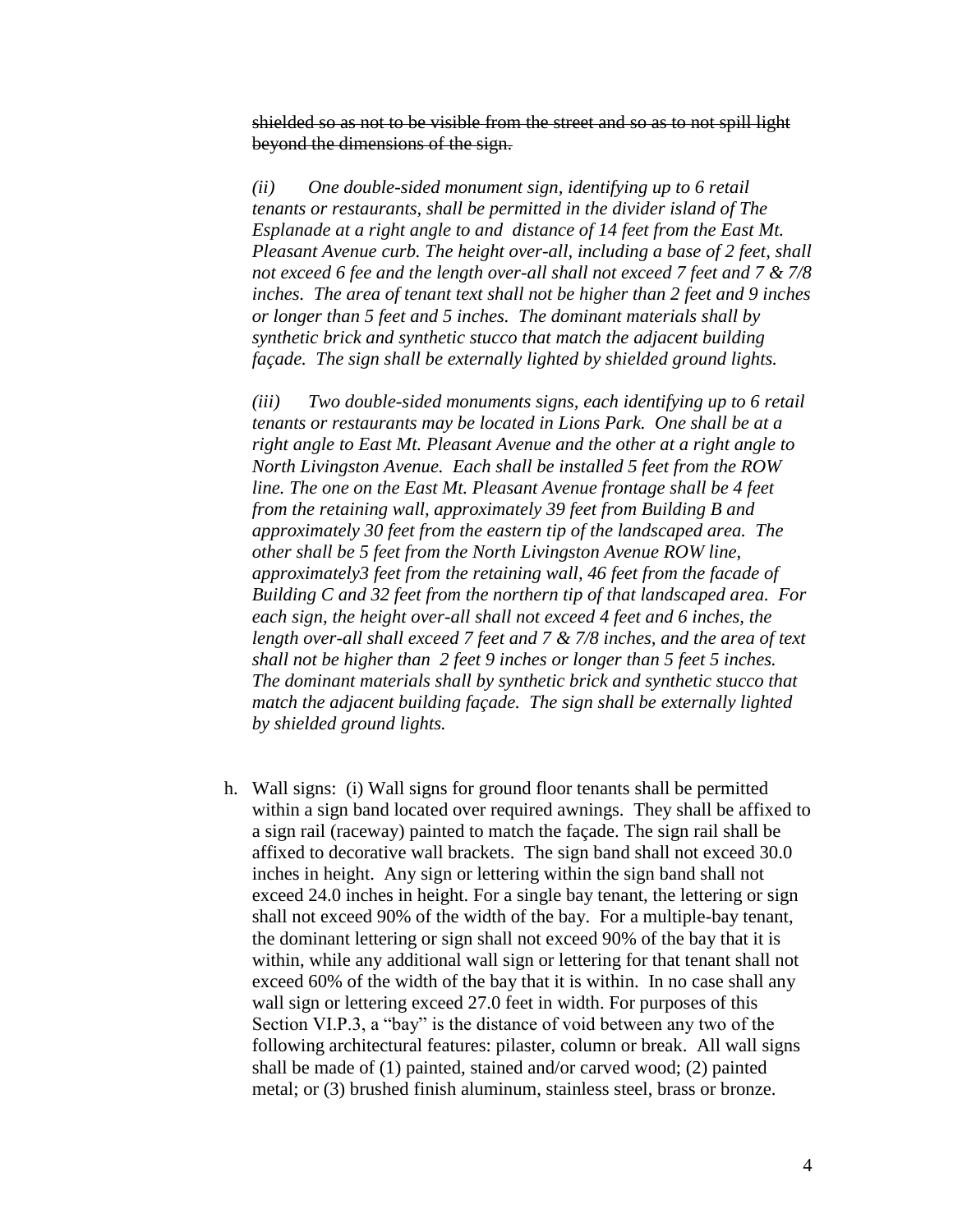Tenants shall be identified by name in lettering that shall be (1) gold colored letter forms carved into or applied to the surface of the sign; (2) single colored letter forms carved into or applied to the surface of the sign; or, (3) metallic solid-bodied letters, matte finish, with returns; or (4) painted metal letters with returns. All colors shall be from the palette approved by the Planning Board, except that proprietary signage colors of national tenants may be used for them. Signs may be lit by shielded downward gooseneck fixtures, up-lights or back-lights.

 (ii) Wall signs for second floor tenants in Buildings B or C are permitted as follows: (1) Two vertical signs, each of which is to be located and centered on one of the two pilasters of the face of the second levels of the Buildings B and C knuckle facing Town Center Way. Each is to be used solely for one second floor restaurant tenant whose tenancy includes second floor terrace space in that building. These pilaster signs shall be on recessed wood-framed signage boxes 32 inches wide by 93 inches high and must contain a gold color element: either the box frame, the lettering or the logo or graphic. These signs shall be lit from above by two gooseneck light fixtures. Each such restaurant tenant also may have, and each first floor restaurant tenant may have, one horizontal wall sign mounted in the white band beneath the second floor restaurant's balcony. The second floor tenant's sign shall meet the standards applicable to a sign located in that band for a first floor restaurant tenant.

(2) Other second floor tenants in Buildings B or C on the East Mt. Pleasant Avenue or North Livingston Avenue frontages may each have, at a location on such frontage approved by the Planning Board, one placard wall sign on that frontage; provided that the total number of such signs shall not exceed 4 facing North Livingston Avenue, 4 facing Town Center Way, and 3 facing East Mt. Pleasant Avenue. Such signs shall each be similar in size to but not larger than the second story windows, shall be constructed of finished aluminum and shall be of one uniform color chosen from the approved color palette. Lettering shall be not be more than 8 inches in height for those signs facing Town Center Way and not more than 10 inches in height for those facing North Livingston Avenue or East Mt. Pleasant Avenue. Lighting will be of the gooseneck spotlight type only.

(iii) No window or awning signs shall be permitted on second floors.

i. Clock tower: An internally illuminated clock face shall be located on each of the four sides of the clock tower. The clocks shall be calibrated, controlled and maintained so as to ensure that the clocks always show the correct time. Wall signs identifying the development may be mounted on the three sides of the clock tower that do not face Building E after approval of their design and illumination by the Planning Board.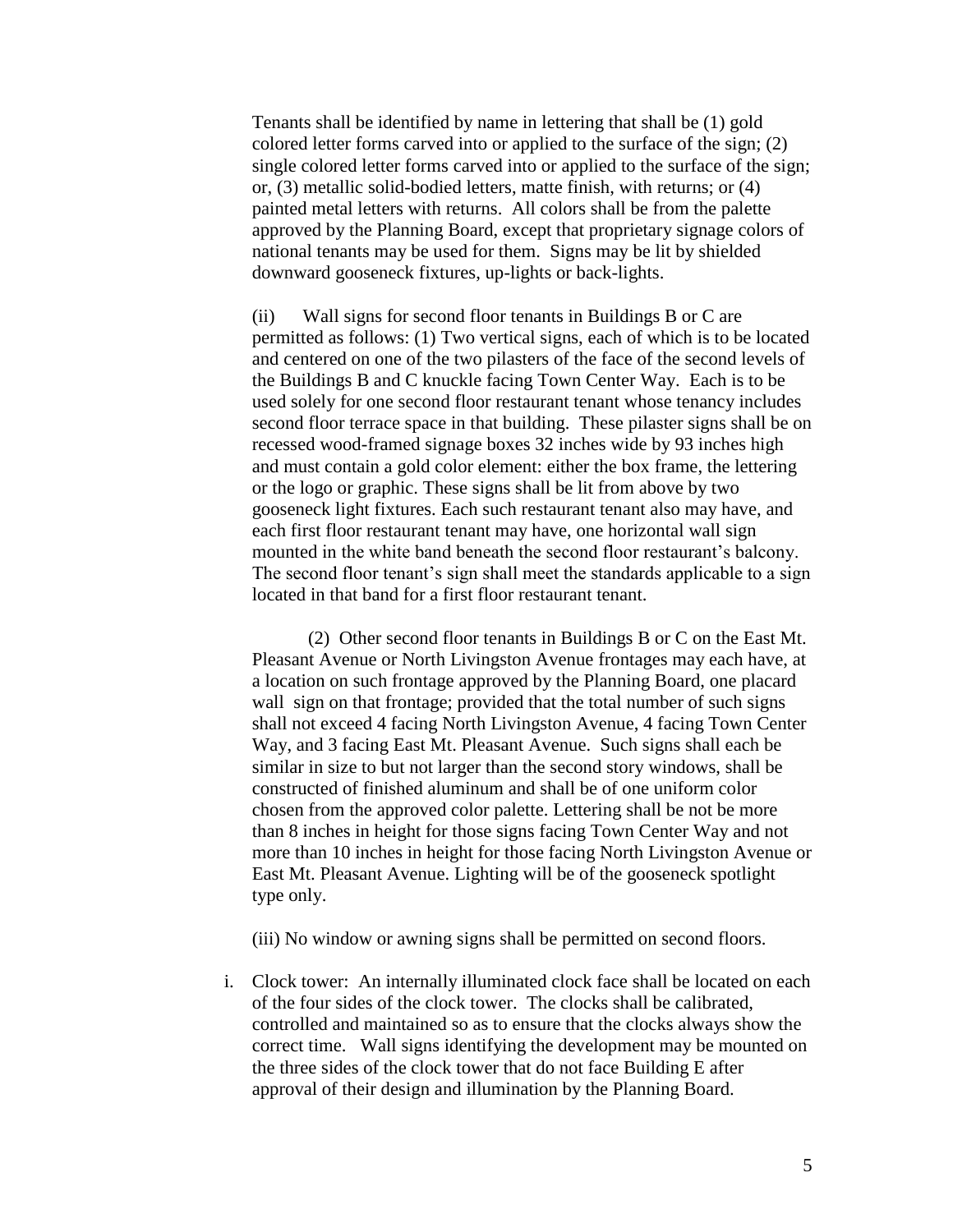- j. Window signs: Window signs directly on the inside surface of ground floor storefront window glass shall be permitted to display (1) that tenant's name and/or logo in white or gold, or (2) that tenant's information in white lettering. Such signs may appear in no more than the greater of one (1) window per tenant frontage or 50% of that tenant's total windows. The dimensions of such signs shall not exceed the maximums set out in the matrix. All other signs placed on windows, and internally illuminated window signs, are prohibited
- k. Restaurant Menu. Ground floor restaurants may have one menu holder sign case, not exceeding 2.0 square feet, mounted on the door, or the adjacent wall, of their primary public entrance. A second floor restaurant may have such a menu holder sign wall-mounted on the ground floor near the elevator serving Buildings B & C. Alternatively, second floor restaurants may share a sidewalk-mounted pedestal menu stand located adjacent to the exterior stairway in the passageway between Buildings B and C. The dimensions of such shared menu stand shall not exceed 4.0 square feet and the top of the sign shall not be more than 42 inches above the sidewalk.
- l. Awnings. Awnings are required elements of the ground floor retail and commercial frontages. All facades shall have awnings on each ground floor window except for arched windows. Each awning shall cover one window or bay. Such awnings shall extend 5.0 feet from the building façade at a uniform 30 degree angle. Awning brackets shall be either ornamental metal or painted metal in tones compatible with the awning color. All awnings shall be non-retractable and side panels are prohibited. Awning materials shall be opaque canvas or a canvas look-a-like in matte finish. Awning colors shall be consistent across an individual tenant's space and shall be from the palette of colors approved by the Planning Board. Awnings may be a single color or may be striped. No patterns other than stripes shall be permitted. Not to exceed 50% of all awnings may utilize a no greater than 3.0 foot x 3.0 foot area in the center of the awning for a tenant name or logo. Every awning shall have a valance. All valances shall be of the same height, which shall not exceed 8.0 inches or be less than 6.0 inches. Tenant names or logos may appear on not more than 50% of the valances on that tenant's facade. Helvetica or proprietary type-faces may be used. Letters or logos on valances may not exceed 4.0 inches in height. Second floor retail or commercial tenants may have non-retractable awnings which meet the fabric, color, bracket and valance signage requirements for ground floor awnings. Such awnings shall extend 3.0 feet from the building façade at a 30 degree angle. Each shall be mounted within the brick frame of a single window. A second floor tenant electing to have awnings must have awnings for all of its windows, and all